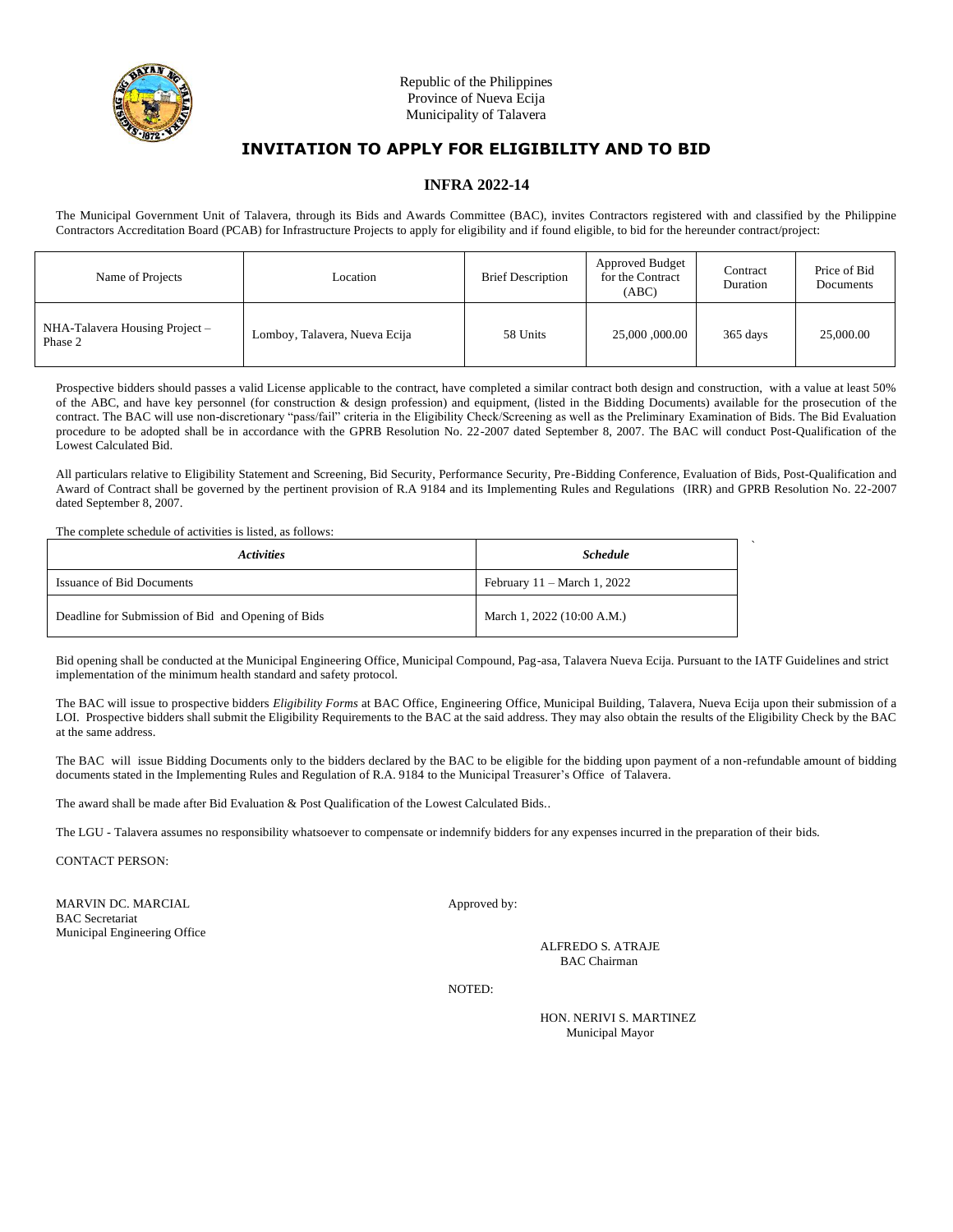

## **INFRA 2022-15**

The Municipal Government Unit of Talavera, through its Bids and Awards Committee (BAC), invites Contractors registered with and classified by the Philippine Contractors Accreditation Board (PCAB) for Infrastructure Projects to apply for eligibility and if found eligible, to bid for the hereunder contract/project:

| Name of Projects                        | Location                                              | <b>Brief Description</b> | Approved Budget<br>for the Contract<br>(ABC) | Contract<br>Duration | Price of Bid<br>Documents |
|-----------------------------------------|-------------------------------------------------------|--------------------------|----------------------------------------------|----------------------|---------------------------|
| <b>Construction of Covered Pathwalk</b> | Pinagpanaan E/S, Pinagpanaa, Talavera,<br>Nueva Ecija | 90 Square Meter          | 448,000.00                                   | 30 days              | 500.00                    |

Prospective bidders should passes a valid License applicable to the contract, have completed a similar contract both design and construction, with a value at least 50% of the ABC, and have key personnel (for construction & design profession) and equipment, (listed in the Bidding Documents) available for the prosecution of the contract. The BAC will use non-discretionary "pass/fail" criteria in the Eligibility Check/Screening as well as the Preliminary Examination of Bids. The Bid Evaluation procedure to be adopted shall be in accordance with the GPRB Resolution No. 22-2007 dated September 8, 2007. The BAC will conduct Post-Qualification of the Lowest Calculated Bid.

All particulars relative to Eligibility Statement and Screening, Bid Security, Performance Security, Pre-Bidding Conference, Evaluation of Bids, Post-Qualification and Award of Contract shall be governed by the pertinent provision of R.A 9184 and its Implementing Rules and Regulations (IRR) and GPRB Resolution No. 22-2007 dated September 8, 2007.

The complete schedule of activities is listed, as follows:

| <i>Activities</i>                                  | <b>Schedule</b>                       |  |
|----------------------------------------------------|---------------------------------------|--|
| <b>Issuance of Bid Documents</b>                   | February $11 - \text{March } 1, 2022$ |  |
| Deadline for Submission of Bid and Opening of Bids | March 1, 2022 (10:00 A.M.)            |  |

Bid opening shall be conducted at the Municipal Engineering Office, Municipal Compound, Pag-asa, Talavera Nueva Ecija. Pursuant to the IATF Guidelines and strict implementation of the minimum health standard and safety protocol.

The BAC will issue to prospective bidders *Eligibility Forms* at BAC Office, Engineering Office, Municipal Building, Talavera, Nueva Ecija upon their submission of a LOI. Prospective bidders shall submit the Eligibility Requirements to the BAC at the said address. They may also obtain the results of the Eligibility Check by the BAC at the same address.

The BAC will issue Bidding Documents only to the bidders declared by the BAC to be eligible for the bidding upon payment of a non-refundable amount of bidding documents stated in the Implementing Rules and Regulation of R.A. 9184 to the Municipal Treasurer's Office of Talavera.

The award shall be made after Bid Evaluation & Post Qualification of the Lowest Calculated Bids..

The LGU - Talavera assumes no responsibility whatsoever to compensate or indemnify bidders for any expenses incurred in the preparation of their bids.

CONTACT PERSON:

MARVIN DC. MARCIAL Approved by: BAC Secretariat Municipal Engineering Office

(SGD) ALFREDO S. ATRAJE BAC Chairman

NOTED:

HON. NERIVI S. MARTINEZ Municipal Mayor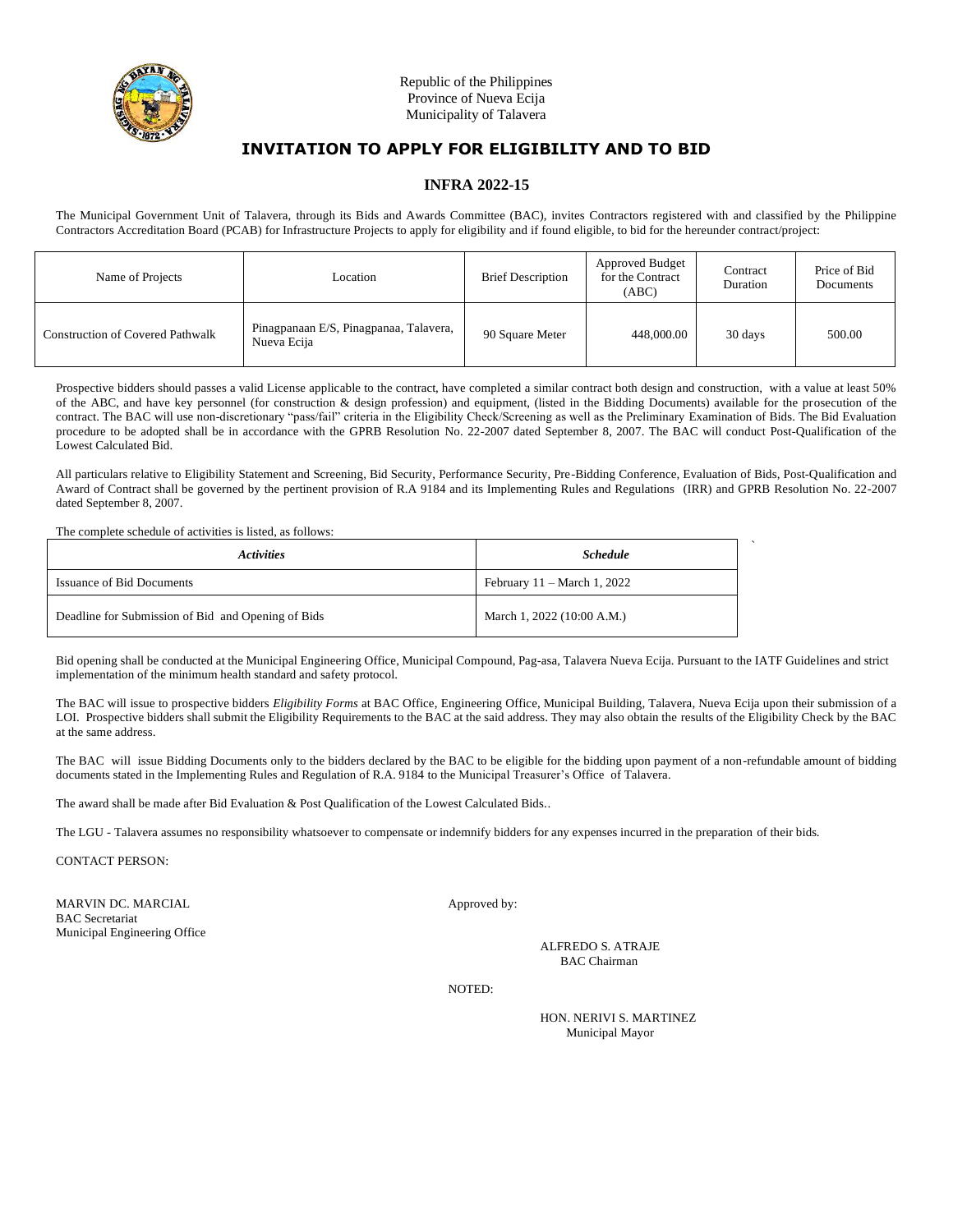

## **INFRA 2022-16**

The Municipal Government Unit of Talavera, through its Bids and Awards Committee (BAC), invites Contractors registered with and classified by the Philippine Contractors Accreditation Board (PCAB) for Infrastructure Projects to apply for eligibility and if found eligible, to bid for the hereunder contract/project:

| Name of Projects                    | Location                                                  | <b>Brief Description</b> | <b>Approved Budget</b><br>for the Contract<br>(ABC) | Contract<br>Duration | Price of Bid<br>Documents |
|-------------------------------------|-----------------------------------------------------------|--------------------------|-----------------------------------------------------|----------------------|---------------------------|
| <b>Construction of School Stage</b> | Kinalanaguyan E/S, Kinalanguyan,<br>Talavera, Nueva Ecija | 52.5 Square Meter        | 1,139,000.00                                        | 60 days              | 5,000.00                  |

Prospective bidders should passes a valid License applicable to the contract, have completed a similar contract both design and construction, with a value at least 50% of the ABC, and have key personnel (for construction & design profession) and equipment, (listed in the Bidding Documents) available for the prosecution of the contract. The BAC will use non-discretionary "pass/fail" criteria in the Eligibility Check/Screening as well as the Preliminary Examination of Bids. The Bid Evaluation procedure to be adopted shall be in accordance with the GPRB Resolution No. 22-2007 dated September 8, 2007. The BAC will conduct Post-Qualification of the Lowest Calculated Bid.

All particulars relative to Eligibility Statement and Screening, Bid Security, Performance Security, Pre-Bidding Conference, Evaluation of Bids, Post-Qualification and Award of Contract shall be governed by the pertinent provision of R.A 9184 and its Implementing Rules and Regulations (IRR) and GPRB Resolution No. 22-2007 dated September 8, 2007.

#### The complete schedule of activities is listed, as follows:

| <i><b>Activities</b></i>                           | <b>Schedule</b>                       |  |
|----------------------------------------------------|---------------------------------------|--|
| <b>Issuance of Bid Documents</b>                   | February $11 - \text{March } 1, 2022$ |  |
| Deadline for Submission of Bid and Opening of Bids | March 1, 2022 (10:00 A.M.)            |  |

Bid opening shall be conducted at the Municipal Engineering Office, Municipal Compound, Pag-asa, Talavera Nueva Ecija. Pursuant to the IATF Guidelines and strict implementation of the minimum health standard and safety protocol.

The BAC will issue to prospective bidders *Eligibility Forms* at BAC Office, Engineering Office, Municipal Building, Talavera, Nueva Ecija upon their submission of a LOI. Prospective bidders shall submit the Eligibility Requirements to the BAC at the said address. They may also obtain the results of the Eligibility Check by the BAC at the same address.

The BAC will issue Bidding Documents only to the bidders declared by the BAC to be eligible for the bidding upon payment of a non-refundable amount of bidding documents stated in the Implementing Rules and Regulation of R.A. 9184 to the Municipal Treasurer's Office of Talavera.

The award shall be made after Bid Evaluation & Post Qualification of the Lowest Calculated Bids..

The LGU - Talavera assumes no responsibility whatsoever to compensate or indemnify bidders for any expenses incurred in the preparation of their bids.

CONTACT PERSON:

MARVIN DC. MARCIAL Approved by: BAC Secretariat Municipal Engineering Office

(SGD) ALFREDO S. ATRAJE BAC Chairman

NOTED:

HON. NERIVI S. MARTINEZ Municipal Mayor